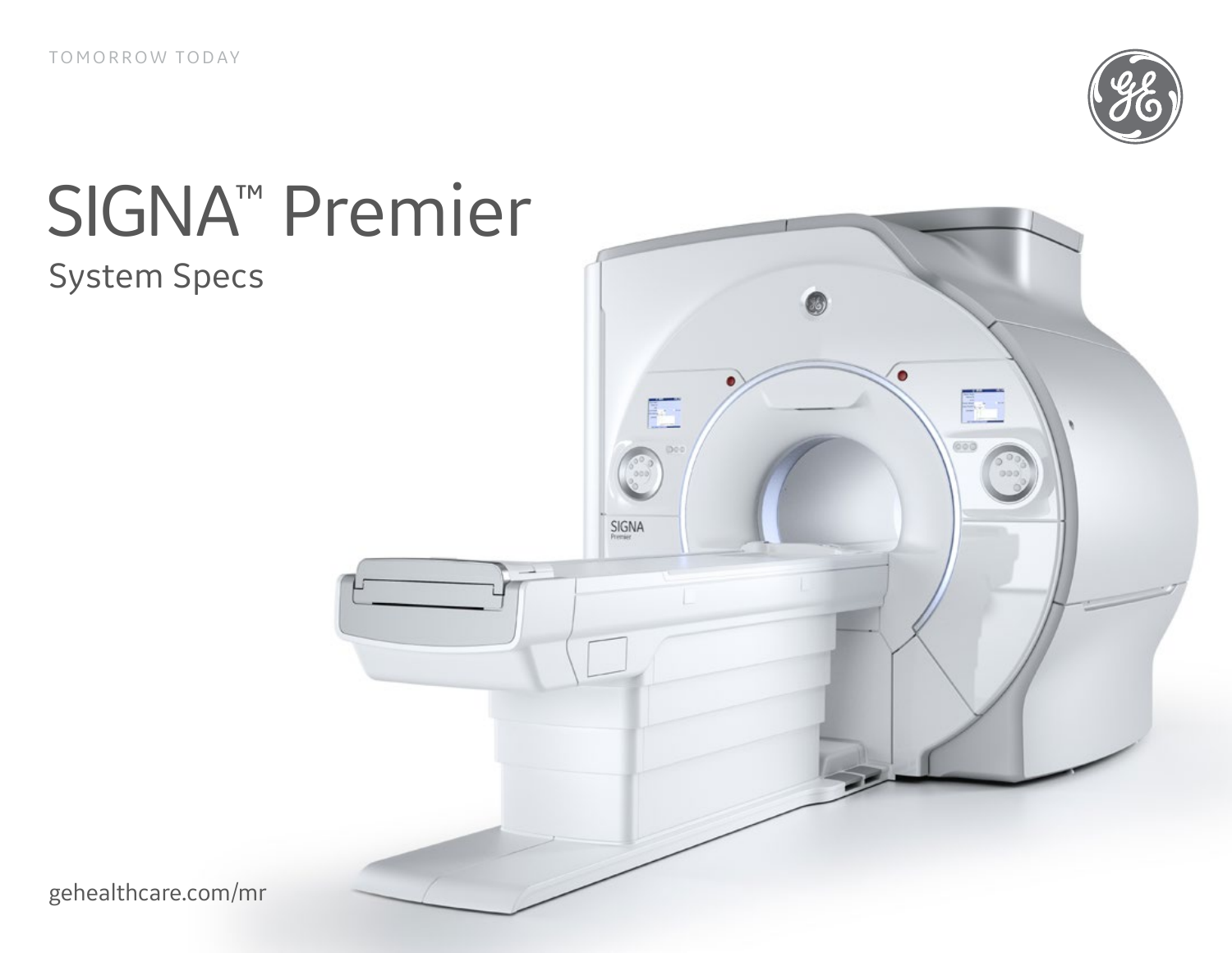## Introduction



Tomorrow Today

SIGNA™ Premier is an ultra high-performance, 70cm 3.0T system. Designed for research and beyond, SIGNA™ Premier delivers a new imaging experience that helps differentiate your services through technology, clinical capability and patient comfort.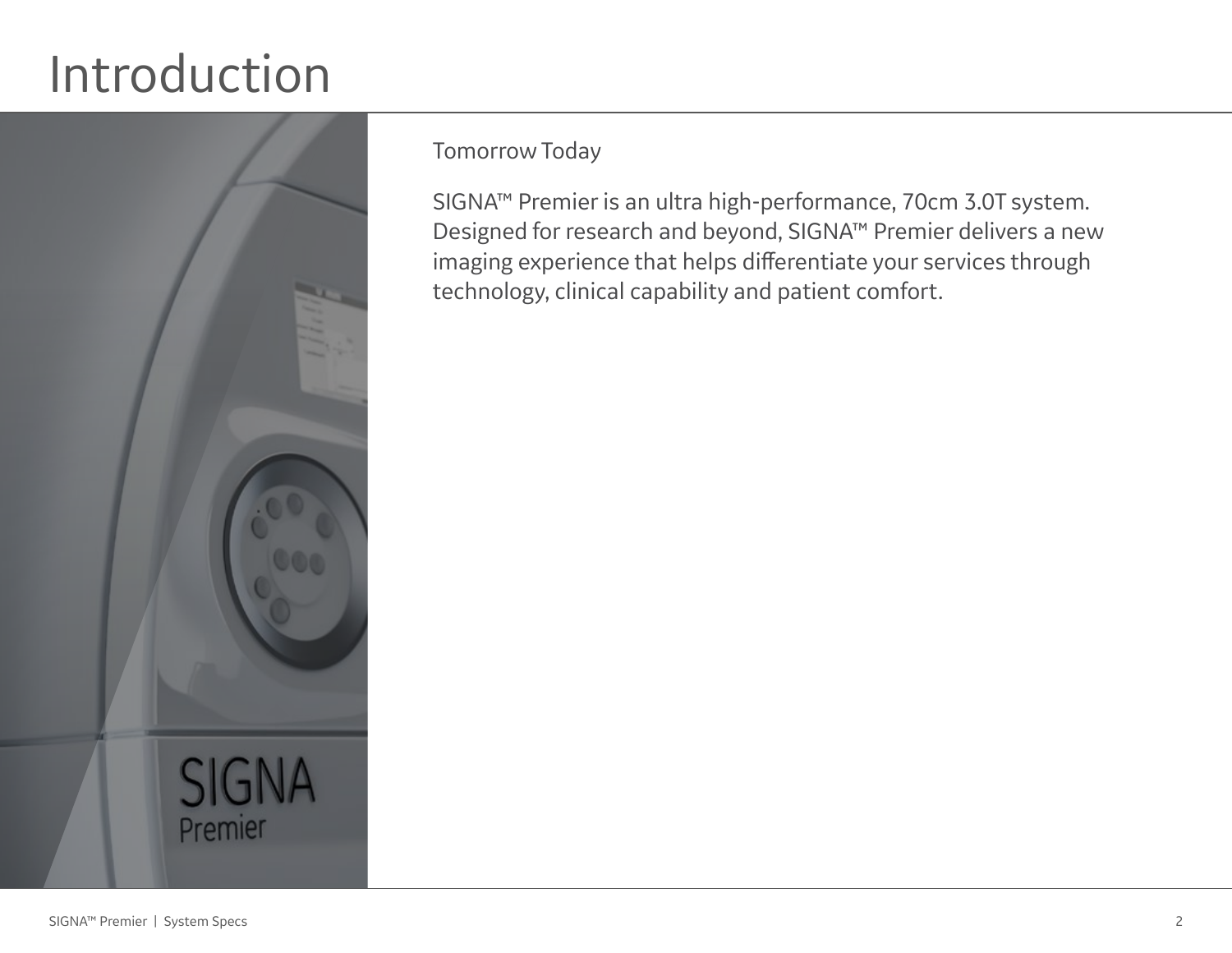## Table of Contents



| Reconstruction Engine and Host Computer18 |  |
|-------------------------------------------|--|
|                                           |  |
|                                           |  |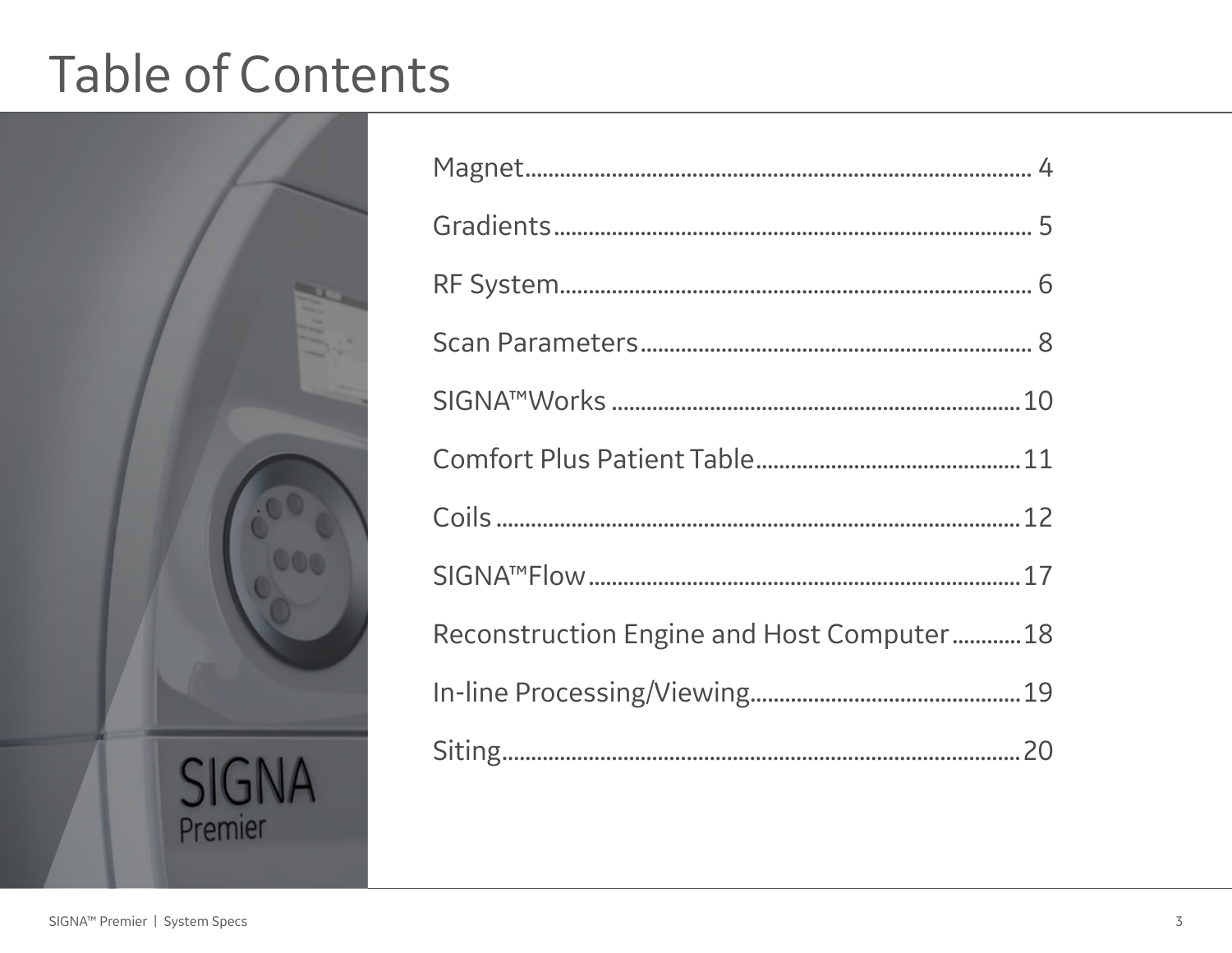## Magnet



### The Foundation of Quality

When it comes to delivering on the promise of 3.0T image quality while enhancing the openness and patient experience, no other MR component has greater impact than the magnet. The SIGNA™ Premier system features a compact, lightweight, superconducting magnet designed to provide excellent homogeneity ensuring uniform signal and fat-suppression over a larger FOV. While improving the patient experience with a 70 cm bore size, the SIGNA™ Premier magnet supports a large 50 cm FOV and may reduce exam time since fewer acquisitions are needed to cover a large anatomy.

| <b>Magnet Specifications</b>                         |                                                      |
|------------------------------------------------------|------------------------------------------------------|
| Operating field strength                             | 3.0 Tesla                                            |
| Magnet shielding                                     | Active                                               |
| <b>EMI</b> shielding factor                          | 97.5% 0.6 hertz excitation<br>and 94.5% dc step      |
| Size (without enclosures)<br>$(L \times W \times H)$ | $1.74 \times 2.12 \times 2.40$ meters                |
| Size (with enclosures)<br>$(L \times W \times H)$    | 2.09 x 2.52 x 2.50 meters                            |
| Magnet weight<br>with cryogens                       | 14,060 lbs (6,378 kg)                                |
| Magnet cooling                                       | Cryogenic                                            |
| Long-term stability                                  | < 0.1 ppm per hour over a<br>24 hour period          |
| Cryogen refill period                                | Zero Boil-Off <sup>*</sup>                           |
| He Boil-off rate                                     | Zero Boil-Off <sup>*</sup>                           |
| Fringe field - (axial x radial)                      | 7.8 m x 4.8 m at 1 Gauss<br>5.2 m x 2.8 m at 5 Gauss |
| Manufacturer                                         | <b>GE Healthcare</b>                                 |

| <b>Patient Focused Design</b>        |                                                            |
|--------------------------------------|------------------------------------------------------------|
| Patient Bore $(L \times W \times H)$ | $163 \text{ cm} \times 70 \text{ cm} \times 70 \text{ cm}$ |
| <b>Patient Aperture</b>              | 74 cm at magnet flare<br>70 cm at isocenter                |
|                                      | Head or feet-first imaging<br>Dual-flared patient bore     |
|                                      | 2-way in-bore intercom system                              |
| Patient comfort module               | Adjustable in-bore lighting<br>system                      |
|                                      | Adjustable in-bore patient<br>ventilation system           |

| LV-vrms Homogeneity Specifications*   |                   |                       |
|---------------------------------------|-------------------|-----------------------|
| Diameter of Spherical<br>Volume - DSV | Guaranteed<br>ppm | <b>Typical</b><br>ppm |
| 10 <sub>cm</sub>                      |                   | 0.02                  |
| $20 \text{ cm}$                       | < 0.050           | 0.03                  |
| 30 cm                                 | < 0.150           | 0.08                  |
| 40 cm                                 | < 0.500           | 0.27                  |
| 45 cm                                 | < 1.500           | 0.7                   |
| 40 ( $z) \times 50$ cm                | < 3.000           | 1.8                   |
| 50 (z) x 50 cm                        | < 4.000           | 2.5                   |

*\*Normal Operating Conditions* 

\*measured on the magnet, after passive shimming.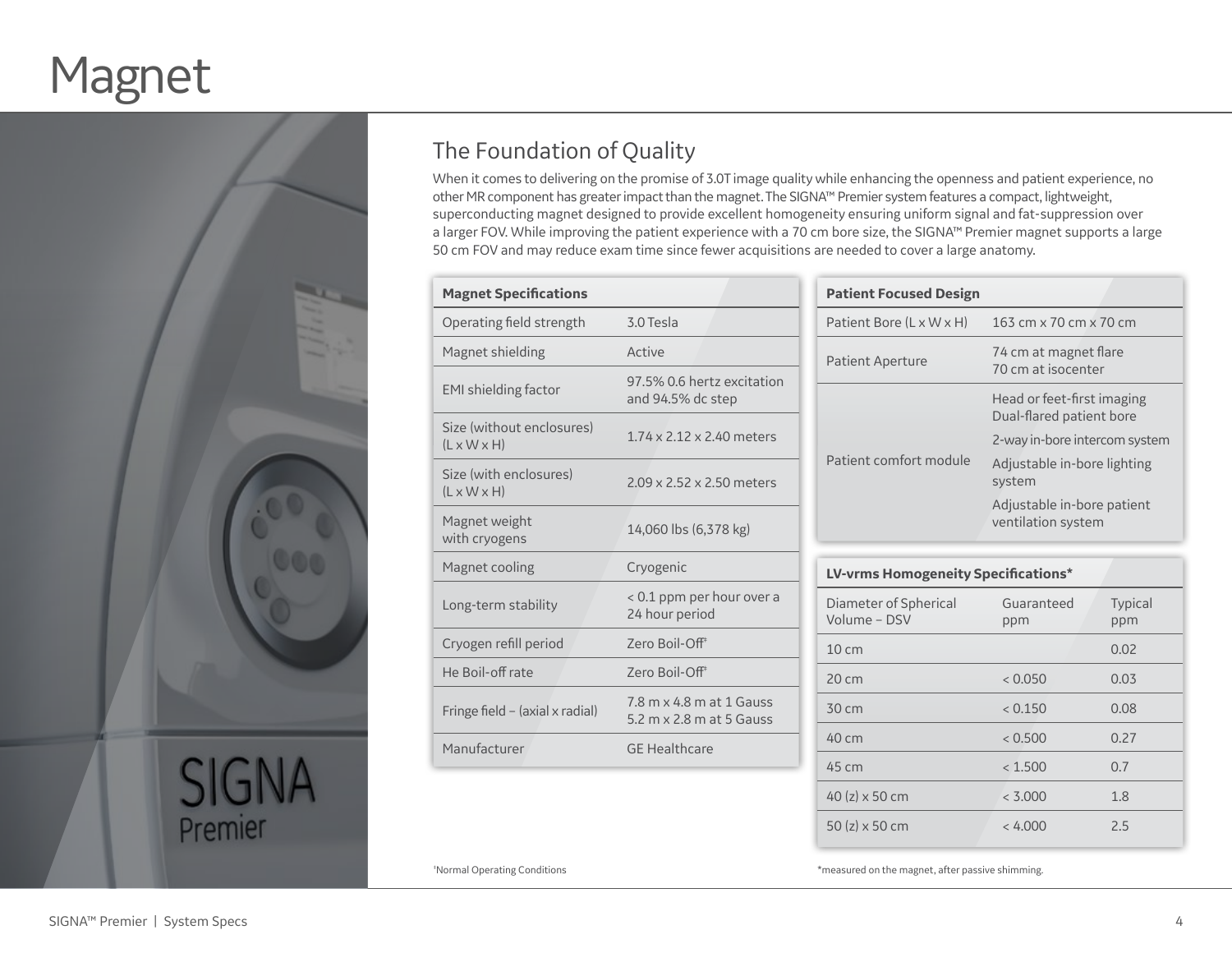### **Gradients**



**The SuperG gradients** introduce exceptional performance and superb stability, delivering a new way of thinking about wide bore platforms. The SuperG gradient coil uses a hollow conductor, water-cooled design for all axes and a force balanced layout to maximize overall gradient performance and minimize vibro-acoustic effects on the patient. The SuperG Gradient Amplifier outputs 2.4MW\* of power to maximize outcomes in high demanding cases.

| <b>Gradient Performance</b> |                       |
|-----------------------------|-----------------------|
| Peak amplitude              | $80 \text{ mT/m}$     |
| Peak slew-rate              | $200$ T/m/s           |
| Maximum FOV (x,y,z)         | 50 cm x 50 cm x 50 cm |
| Duty Cycle                  | 100%                  |

#### **Gradient Amplifier & Coil**

| Peak amplifier current<br>and voltage                                                                                                                       | 1034A/2324V               |
|-------------------------------------------------------------------------------------------------------------------------------------------------------------|---------------------------|
| Control                                                                                                                                                     | Optimized-digital control |
| Intelligent Gradient Control with load-optimized feed<br>forward and feedback control algorithms that deliver<br>accurate and repeatable output performance |                           |
| Dedicated active feedback control loop to regulate<br>current errors                                                                                        |                           |
| Gradient current accuracy                                                                                                                                   | 300 uAs                   |
| Shot-to-shot repeatability <sup>*</sup>                                                                                                                     | 100 uAs                   |
| Symmetry <sup>*</sup>                                                                                                                                       | 200 UAS                   |
|                                                                                                                                                             |                           |

\*Product of peak output current and peak output voltage

‡ Typical gradient fit expressed in terms of the absolute integrated errors in micro-Amperes-second (μAs). Gradient integral precision is the maximum integrated current error over a full-scale, echo-planar gradient waveform. Shot-to-shot repeatability is the largest difference between integrated errors across waveforms. Symmetry is the largest difference in integrated current error when comparing positive and negative gradient waveforms.

#### **Gradient Waveform Optimization**

User selectable mode to further reduce acoustic noise.

#### **High Order Shim**

The SIGNA™ Premier gradient coil comes with 5 second order shim coils integrated into the gradient coil structure.

– Linear terms: X, Y, Z

- 2<sup>nd</sup> order terms: XY, ZX, ZY, Z2, X2-Y2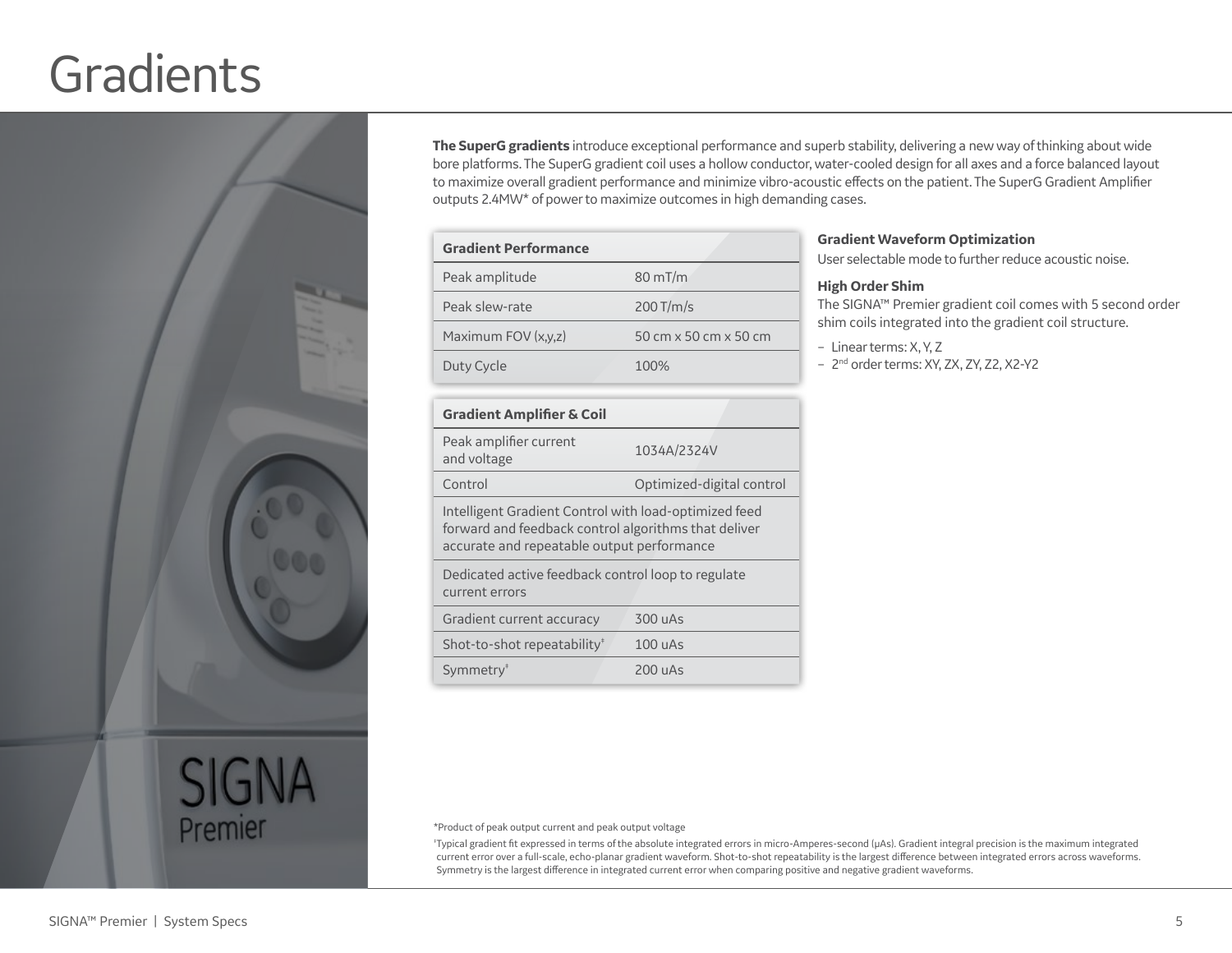

The RF acquisition technology of the SIGNA™ Premier enables greater clinical performance and higher image quality especially for data-intensive applications and provides an improvement in SNR versus previous generation based on GE's Total Digital Imaging (TDI) RF architecture.

**Direct Digital Interface** (DDI) which employs an independent analog-to-digital converter to digitize inputs from 146 RF channels, eliminating unnecessary noise enhancement. In other words, every element translates to a digitized signal. The result? Not only does DDI technology improve SNR of our images but it also works with legacy GE coils for unmatched flexibility.

**Digital Surround Technology** (DST), SIGNA™ Premier comes prepared for DST, and combines signals from every coil element. The exceptional SNR and sensitivity of the high-density surface coils are combined with the superior homogeneity and deeper signal penetration of the integrated RF body coil.

**Digital Micro Switching** (DMS) technology represents a revolutionary advance in RF coil design by replacing analog blocking circuits with intelligent Micro Electro-Mechanical Switches (MEMS). The result? Coil design supports ultrafast coil switching times for further expansion of zero TE imaging capabilities and reduced power consumption.

#### **TDI RF Architecture**

| Simultaneous RF Receivers<br>(A/D Converters) | 146           |
|-----------------------------------------------|---------------|
| Receiver sampling<br>per channel              | 80 Mhz        |
| Quadrature demodulation                       | Digital       |
| Receiver dynamic range<br>at 1 Hz BW          | $>165$ dB     |
| Receiver resolution                           | Up to 32 bits |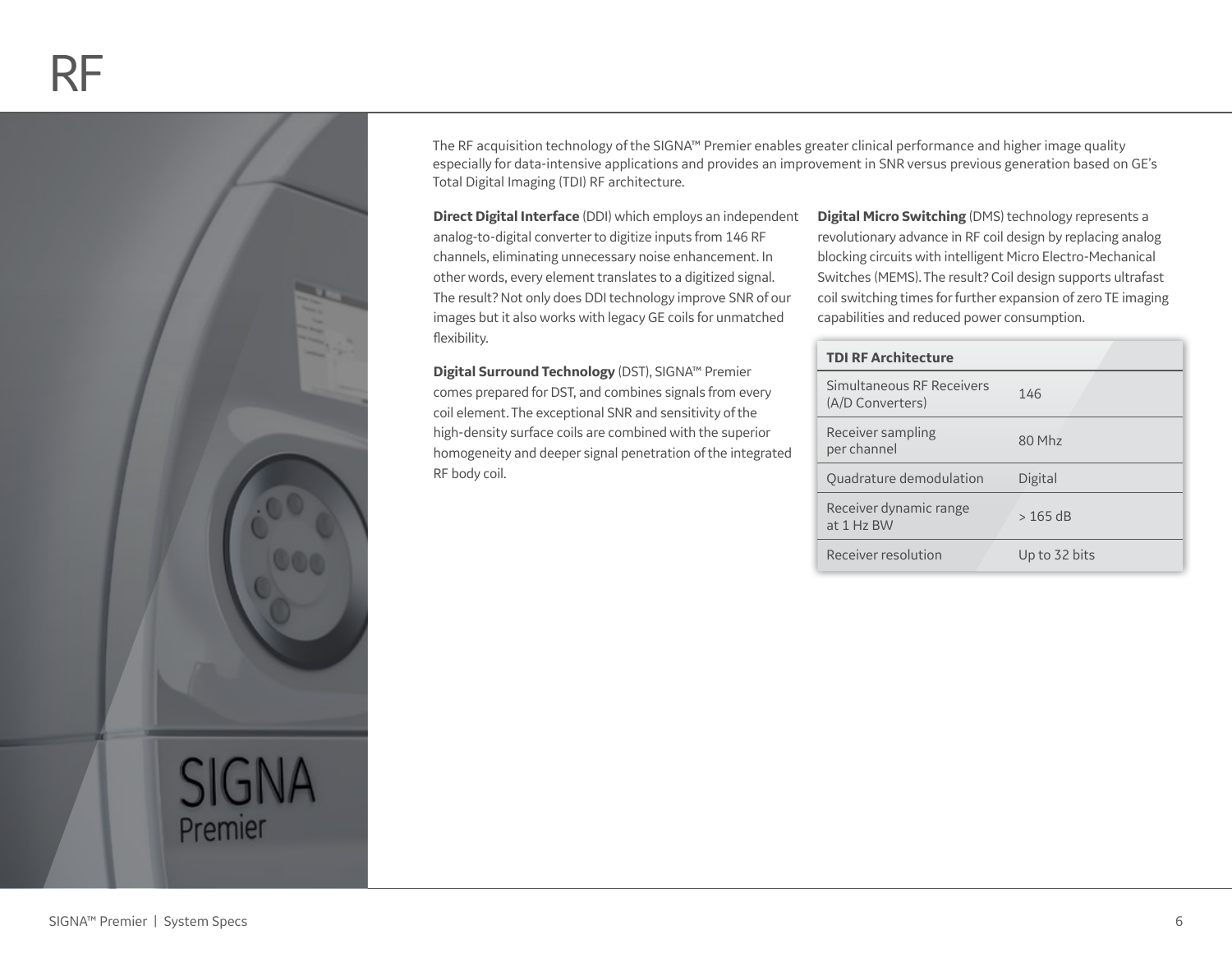

#### **MultiDrive**

At 3.0T, precise control over the RF environment in a 70 cm patient bore has been challenging until now. The SIGNA™ Premier RF transmit architecture consists of two liquid-cooled 15 kW solid-state RF power amplifiers. By optimizing the phase and amplitude of each RF amplifier output channel that is applied to GE's 70 cm whole-body RF transmit coil, the RF uniformity and signal homogeneity improves regardless of the patient's shape, size, and/or body habitus.



#### **RF Transmit Architecture** RF amplifier Multiple output Small footprint Water cooled Maximum output power 15 kW body per channel (30 kW peak total) 4.5 kW Head Maximum  $B_1$  field with whole body RF coil 19 uT at 75 kg (> 25 uT at 20 kg) Transmit gain 40 db coarse, > 84 dB instantaneous RF exciter frequency range 127.72 +/- 0.625 MHz Receiver resolution < 0.6 Hz/step Frequency stability 14 parts per billion (0 to 50 C) Phase resolution 0.005 deg/step Amplitude control 16 bit with 12.5 ns resolution Amplitude stability < 0.1 dB over one minute at rated power Digital RF pulse control 2 amplitude modulators 2 frequency/phase modulators Transmit/Receive Fully integrated 16 rung quadrature

Body Coil

Birdcage 70 cm inner diameter

50 cm FOV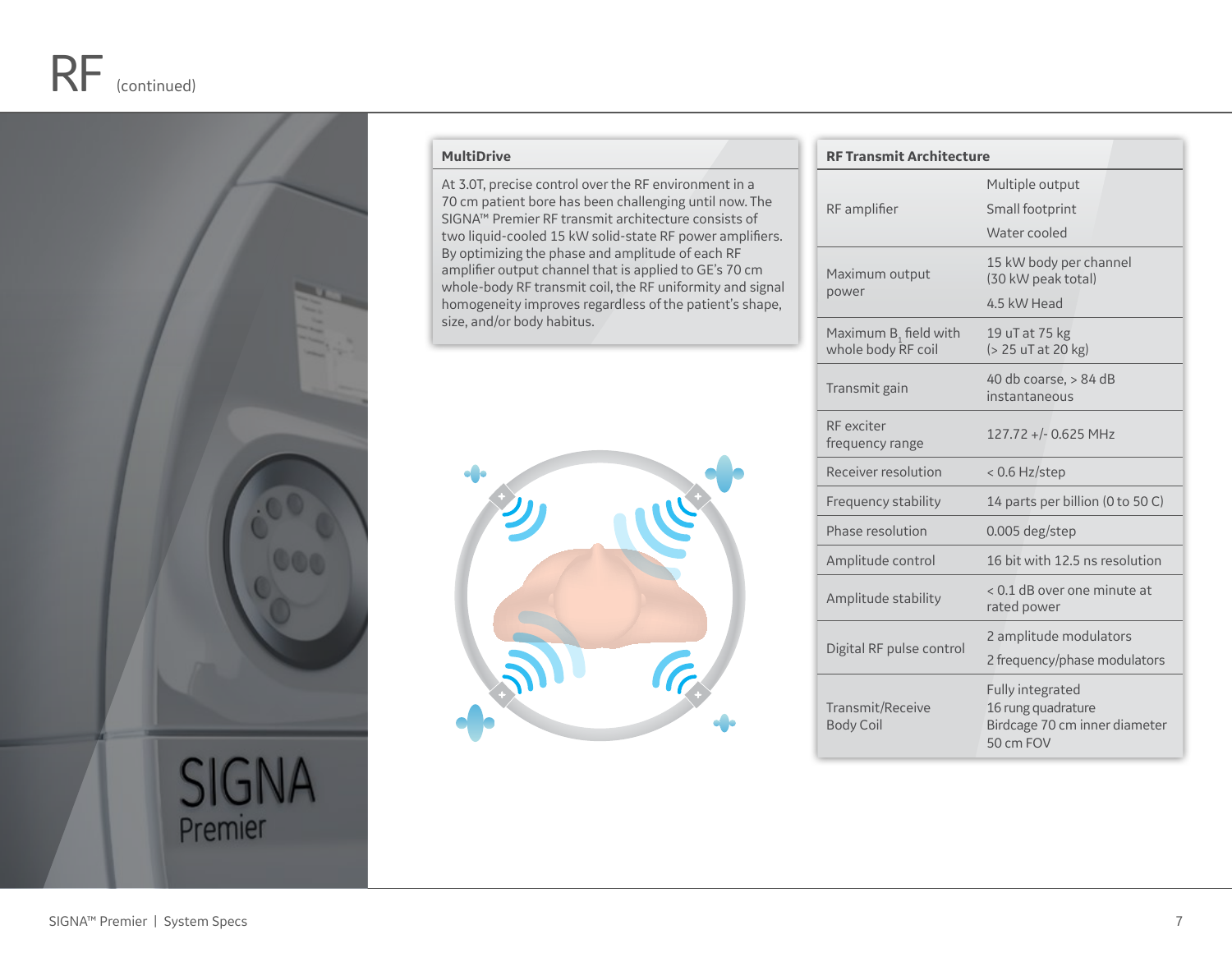### Scan Parameters



| <b>Sequences</b>          | <b>Parameters</b>    | Matrix 64  | <b>Matrix 128</b> | Matrix 256 | <b>Matrix 512</b>  |
|---------------------------|----------------------|------------|-------------------|------------|--------------------|
|                           | Min. TR (ms)         | N/A        | $2.8$ ms          | 3.193 ms   | 4.39 ms            |
| 2D Spin Echo              | Min. TE (ms)         | N/A        | $1.52$ ms         | 1.848 ms   | $2.64$ ms          |
|                           | Min. TR (ms)         | N/A        | $3.3 \text{ ms}$  | $3.7$ ms   | 5 <sub>ms</sub>    |
|                           | Min. TE (ms)         | N/A        | 1.564 ms          | 1.832 ms   | 2.64 ms            |
| 2D Fast Spin Echo         | Min. slice thickness |            |                   | $0.1$ mm   |                    |
|                           | Min. ESP (ms)        | N/A        | 1.564 ms          | 1.832 ms   | $2.64$ ms          |
|                           | Max. ETL             |            |                   | 480        |                    |
|                           | Min. TR (ms)         | N/A        | 41 ms             | 52 ms      | 70 ms              |
|                           | Min. TE (ms)         | N/A        | $5.0$ ms          | $6.0$ ms   | 10.0 <sub>ms</sub> |
| 3D Fast Spin Echo         | Min. slice thickness | $0.3$ mm   |                   |            |                    |
|                           | Min. ESP (ms)        | N/A        | 1.56 ms           | $2.16$ ms  | 3.504 ms           |
|                           | Max. ETL             | 400        |                   |            |                    |
|                           | Min. TR (ms)         | 0.532 ms   | 0.66 ms           | 0.916 ms   | $1.2$ ms           |
| 2D Fast Gradient Echo     | Min. TE (ms)         | $0.184$ ms | $0.184$ ms        | 0.188 ms   | $0.192$ ms         |
| 3D Fast Gradient Echo     | Min. TR (ms)         | $0.53$ ms  | $0.67$ ms         | $0.84$ ms  | 1.21 ms            |
|                           | Min. TE (ms)         | $0.176$ ms | 0.176 ms          | $0.18$ ms  | 0.188 ms           |
|                           | Min. TR (ms)         | N/A        | 58 ms             | 58.5 ms    | $60.5$ ms          |
| <b>Inversion Recovery</b> | Min. TE (ms)         | N/A        | 1.536 ms          | 1.832 ms   | $2.64$ ms          |
|                           | Min. TI (ms)         | N/A        | 50 ms             | 50 ms      | 50 ms              |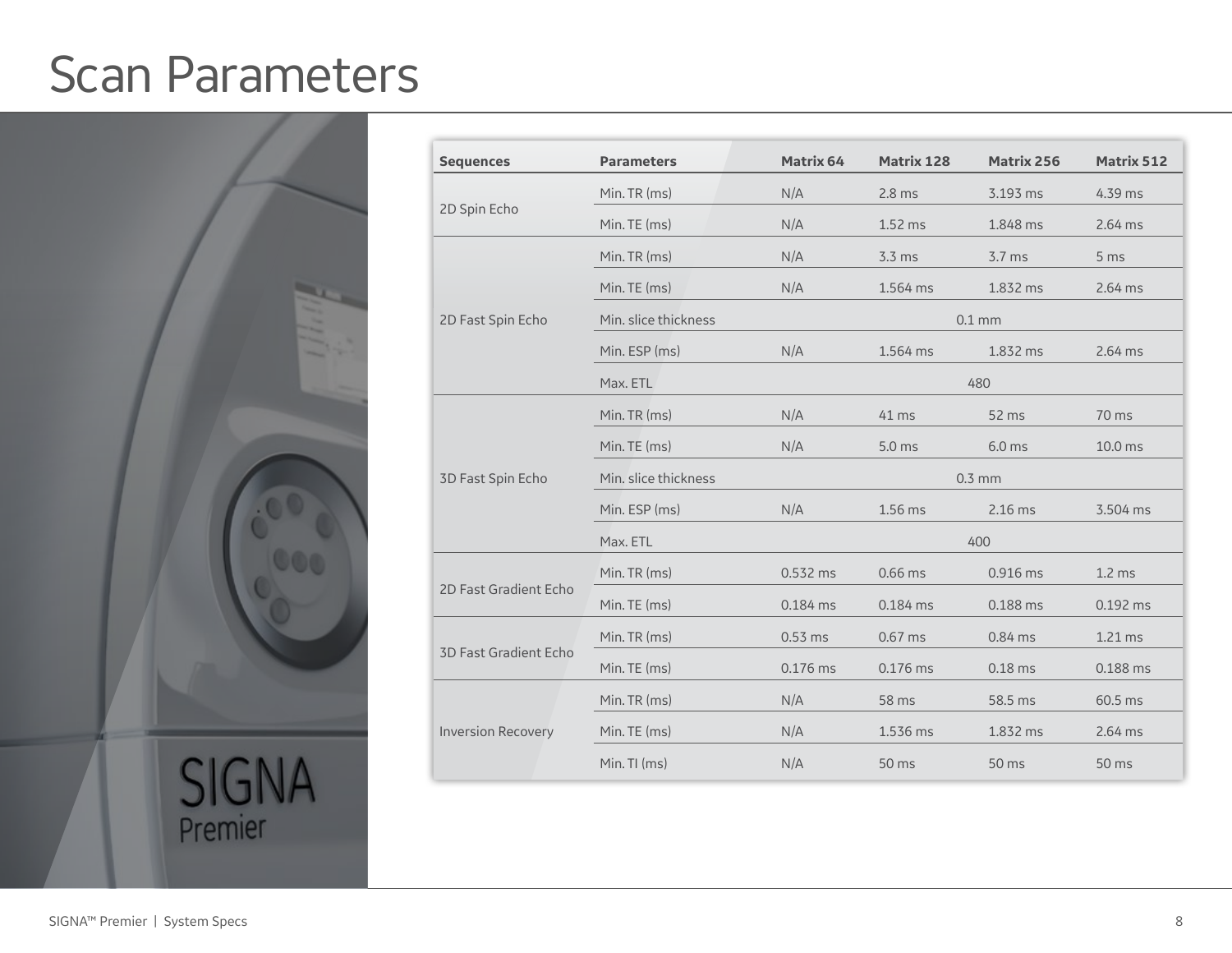### Scan Parameters (continued)



| <b>Sequences</b>              | <b>Parameters</b>                       | <b>Matrix 64</b>                                      | <b>Matrix 128</b> | <b>Matrix 256</b> | <b>Matrix 512</b>  |
|-------------------------------|-----------------------------------------|-------------------------------------------------------|-------------------|-------------------|--------------------|
|                               | Min. TR (ms)                            | $0.92$ ms                                             | $1.19$ ms         | 1.66 ms           | $2.2$ ms           |
| <b>3D FIESTA</b>              | Min. TE (ms)                            | $0.224$ ms                                            | 0.288 ms          | $0.38$ ms         | $0.544$ ms         |
|                               | Min. TR (ms)                            | $4.0$ ms                                              | 5.0 <sub>ms</sub> | $6.0$ ms          | N/A                |
|                               | Min. TE (ms)                            | 1 <sub>ms</sub>                                       | 1.2 <sub>ms</sub> | 1.6 <sub>ms</sub> | N/A                |
|                               | Min. FOV                                | 4 cm                                                  |                   |                   |                    |
|                               | ESP at 25 cm                            | $0.404$ ms                                            | $0.572$ ms        | 0.908 ms          | N/A                |
| Echo Planar Imaging           | ESP at 48 cm                            | 0.28 ms                                               | 0.396 ms          | $0.58$ ms         | N/A                |
|                               | ESP at 99 cm                            | $0.196$ ms                                            | 0.296 ms          | $0.56$ ms         | N/A                |
|                               | Images per second                       | 157                                                   | 93                | 36                | N/A                |
|                               | b value                                 | Maximum(s/mm <sup>2</sup> ): 10.000 Max # for ADC: 40 |                   |                   |                    |
|                               | Diffusion tensor directions<br>Max: 150 |                                                       |                   |                   |                    |
| Minimum slice thickness in 2D |                                         |                                                       |                   |                   | $0.1 \, \text{mm}$ |
| Minimum slice thickness in 3D |                                         |                                                       |                   |                   | $0.1$ mm           |
| Min/Max FOV                   |                                         |                                                       |                   |                   | 10 mm / 500 mm     |
| Min/Max Matrix                |                                         |                                                       |                   |                   | 32-1024            |
| Highest in-plane resolution   |                                         |                                                       |                   |                   | $5 \mu m$          |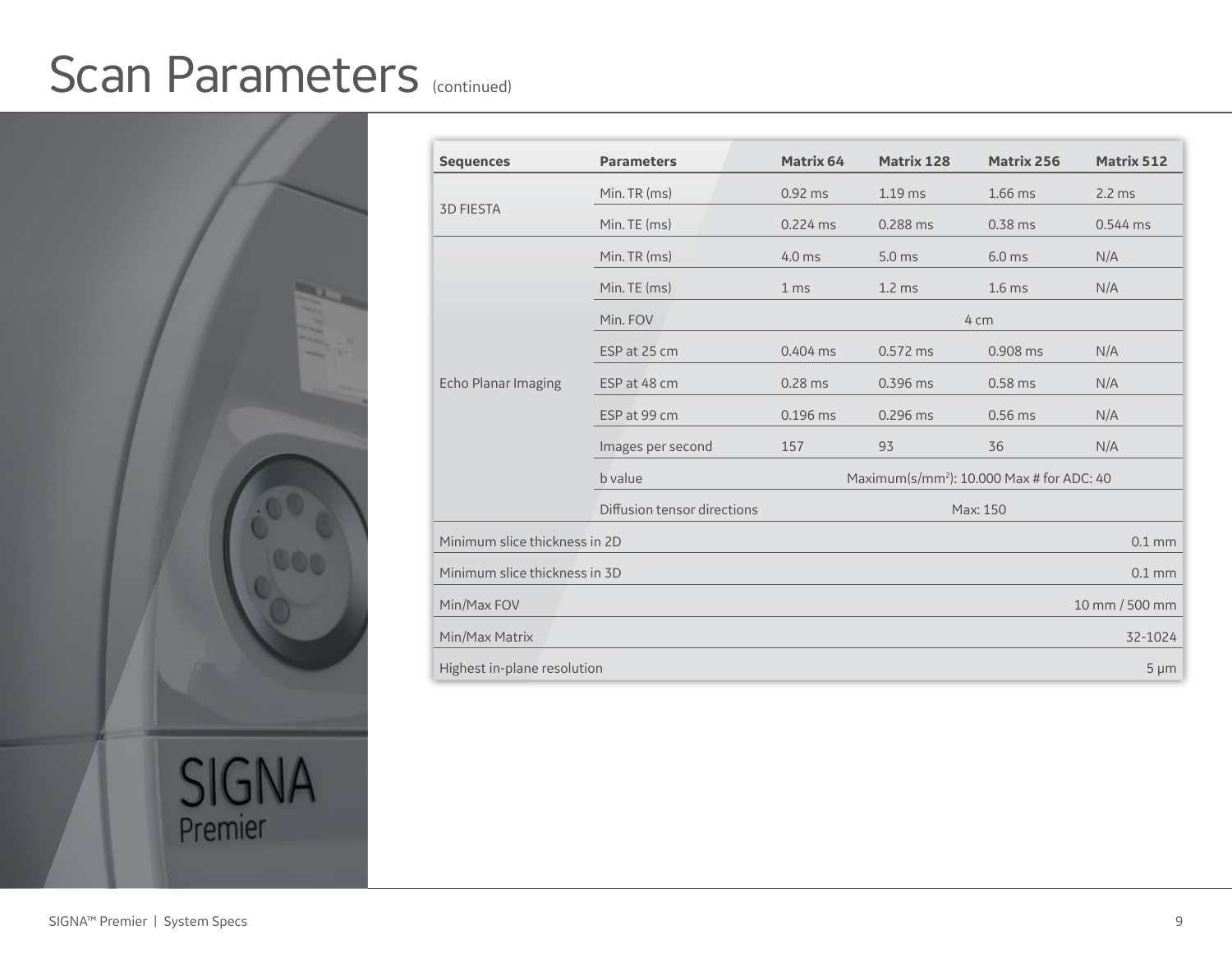## SIGNA™Works



SIGNA™Works is the latest software platform that includes base pulse sequences, workflow enhancements and visualization tools that enable high productivity with exceptional quality and outcomes. Each of the six optimized Works categories delivers preset protocols for the most demanding neuro, musculoskeletal, cardiovascular, body, oncology and paediatric areas. In addition to enabling the routine imaging, SIGNA™Works provides the user with a streamlined and efficient operating environment with in-line processing through single-click outcomes for even the most demanding processes.

#### **SIGNA™ Works provides:**

- Software platform with a wider range of assets for image acquisition, display and post processing.
- Strategically packaged to deliver speed, high quality diagnostic images and reliable post processing to each clinical area.
- An intelligent combination of MR pulse sequences and advanced techniques, designed to bring solutions for enhanced care and productivity.
- From SE, FSE, frFSE, Inversion Recovery, SSFSE, SSFSE-IR, GRE, FGRE, SPGR, FSPGR to Volumetric imaging, Motion Correction, Diffusion Weighted, Vascular imaging and beyond.

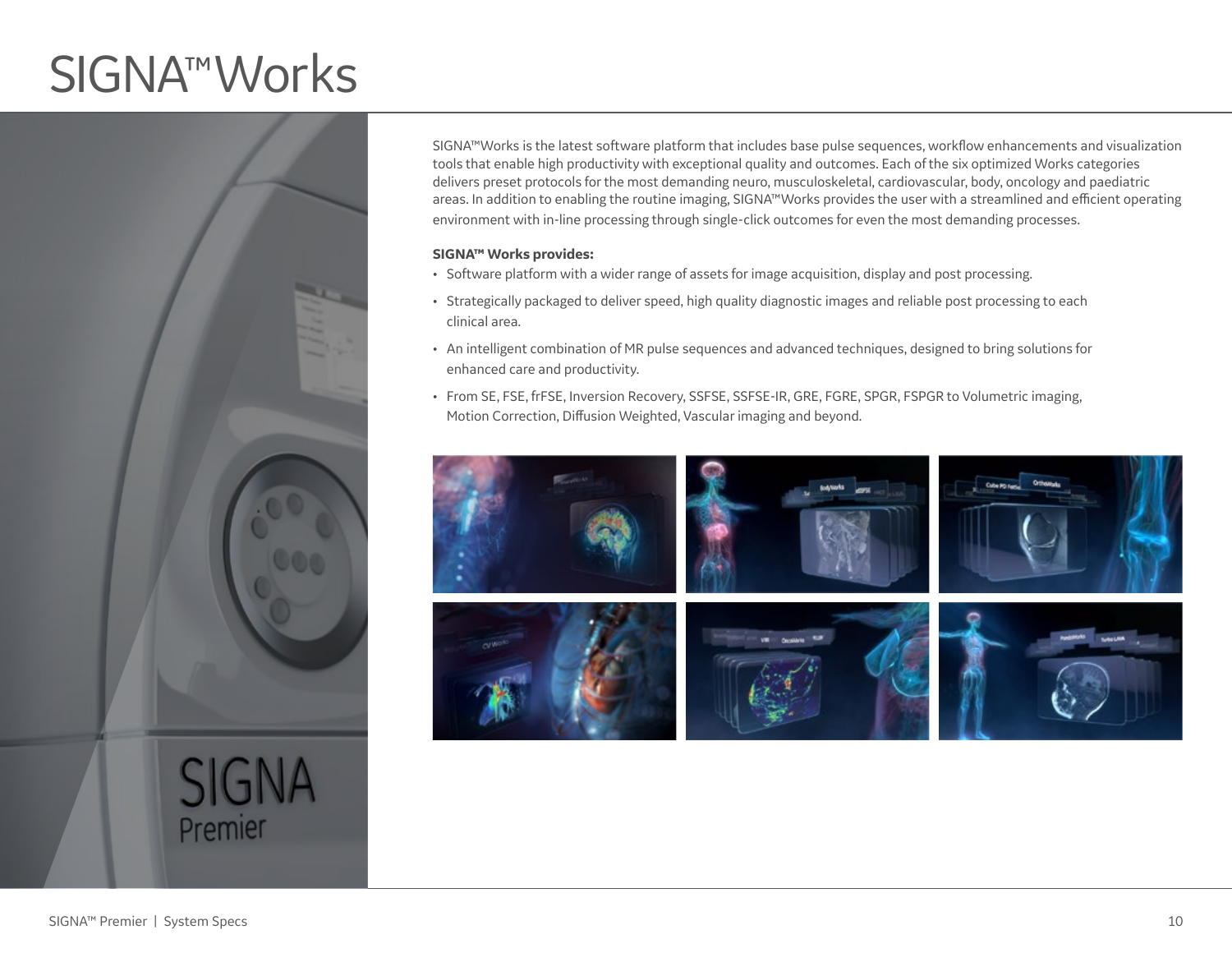## Comfort Plus Patient Table



The Comfort Plus patient table was designed for safety, comfort and efficiency. The SIGNA™ Premier offers a fully integrated Comfort Plus patient table (also known as TDI patient table), which features the embedded Posterior Array and helps improve exam efficiency and patient comfort. The Comfort Plus patient table can be lowered to very low heights for easy and fast transfer of wheelchair patients. The cradle width has also been increased by 30% from previous generations to enable a more comfortable patient experience.

### Comfort Plus Patient Table

| <b>Patient Table</b>                          |                                                                                                      |
|-----------------------------------------------|------------------------------------------------------------------------------------------------------|
| Configuration                                 | Fixed                                                                                                |
| Minimum & Maximum Height                      | 53.5 cm to 93 cm continuous                                                                          |
| <b>Table Drive</b>                            | Automated power-driven vertical and longitudinal                                                     |
| Longitudinal Speed                            | 25 cm/sec (fast), 1.9 cm/sec (slow), 15 cm/sec (patient positioning)                                 |
| <b>Total Scanable Range</b>                   | 168 cm                                                                                               |
| Cradle length and width                       | 245 cm x 56 cm (L x W)                                                                               |
| Maximum Patient Weight<br>Detached and Mobile | 250 kgs (550 lbs)                                                                                    |
| Maximum Lift Capacity                         | 250 kgs (550 lbs)                                                                                    |
| <b>Patient Transport Accessories</b>          | <b>Drawers</b>                                                                                       |
| Landmarking                                   | Laser alignment with S/I and R/L alignment<br>IntelliTouch touch sensors                             |
| <b>Total Cradle Travel</b>                    | 264 cm                                                                                               |
| Coil connection ports                         | Five ports. Four high density auto-coil sensing connection ports, fifth port for<br>embedded PA coil |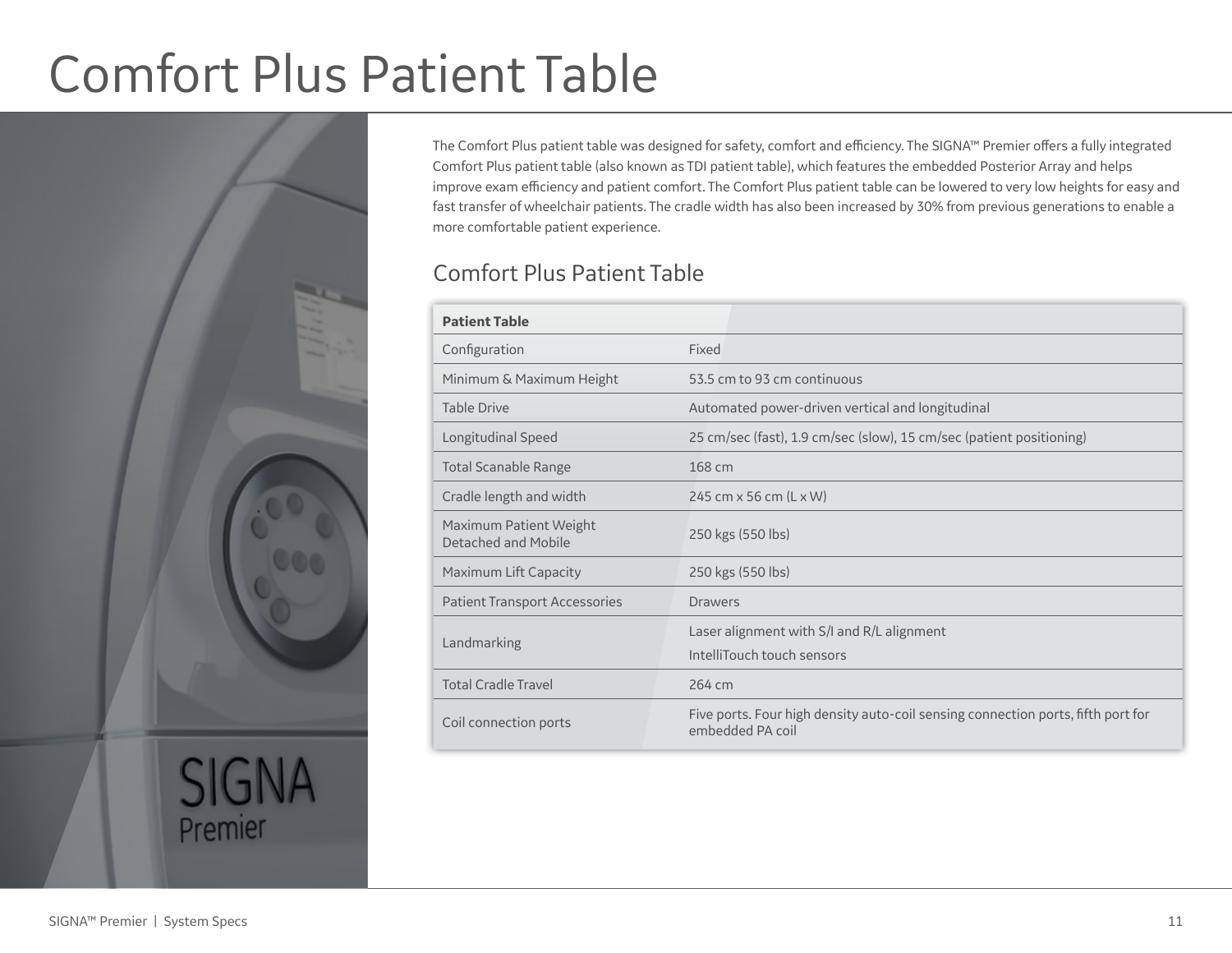## 48 channel Head Coil

### **Benefits**

- Designed for inner dimension adjustments for larger head sizes
- Designed for forward and back projection mirror system
- Compatible with Goggle systems and MR Compatible EEG devices
- Compatible with Comfort Tilt and TDI PA Array







| <b>48ch Head Coil</b>              |                       |
|------------------------------------|-----------------------|
| <b>Elements</b>                    | 48                    |
| Dimensions $(W \times H \times L)$ | 35 cm x 33 cm x 45 cm |
| <b>Weight</b>                      | 7.5 kg (16.46 lb)     |
|                                    |                       |

The Phased Array 48 channel Head Coil is designed for high SNR brain imaging and high patient population compatibility.

The coil topology is designed for optimum parallel imaging and Hyperband acceleration performance.

**SIGNA** Premier

Optional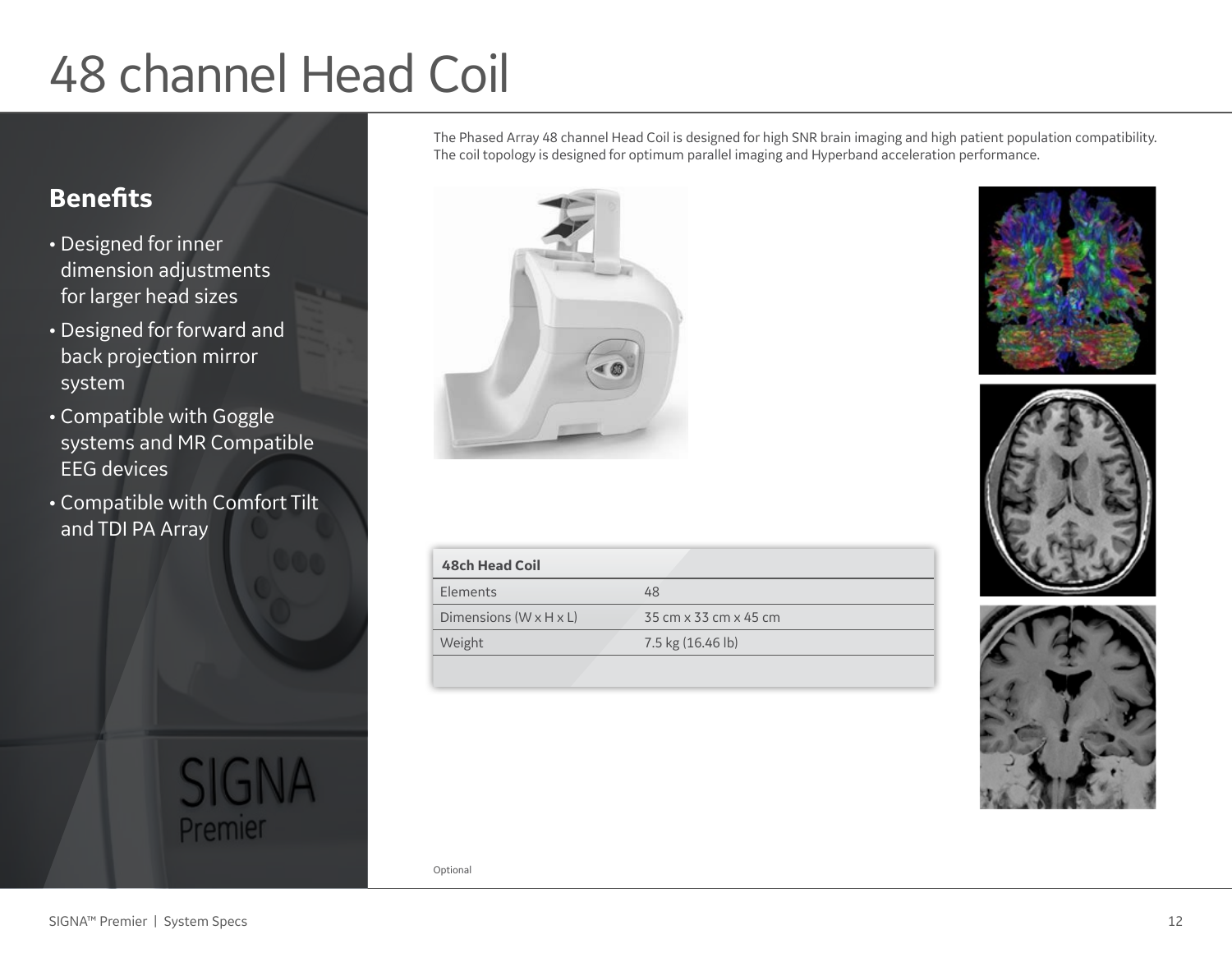## Head-neck Array





Head-neck Array with NV adapter Head-neck Array with Open Face adapter Comfort Tilt



Patient orientation Head first

Head Elem

Weig

 $R/L$  C

| <b>Head-neck Array with NV Adapt</b> |                                               |
|--------------------------------------|-----------------------------------------------|
| Elements                             | 21                                            |
| <b>Dimensions</b>                    | 53 cm x 35 cm x 35 cm                         |
| Weight of HNA base<br>& NV Adapter   | 6.5 kg $(14.3 \text{ lb})$                    |
| S/I Coverage                         | 45 cm (17.7 in), when combined<br>with the PA |
| R/L Coverage                         | 32 cm (12.6 in)                               |
|                                      |                                               |





| <b>Head-neck Array with Open Face Adapt</b> |                                                  |  |
|---------------------------------------------|--------------------------------------------------|--|
| Elements                                    | 10                                               |  |
| Dimensions                                  | 53 cm x 35 cm x 21 cm                            |  |
| Weight of HNA base<br>& Open Face Adapter   | 5 kg (11 lbs)                                    |  |
| S/I Coverage                                | 45 cm (17.7 in) when combined<br>with the TDI PA |  |
| R/L Coverage                                | $24 \text{ cm} (9.4 \text{ in})$                 |  |
| Patient orientation                         | Head first                                       |  |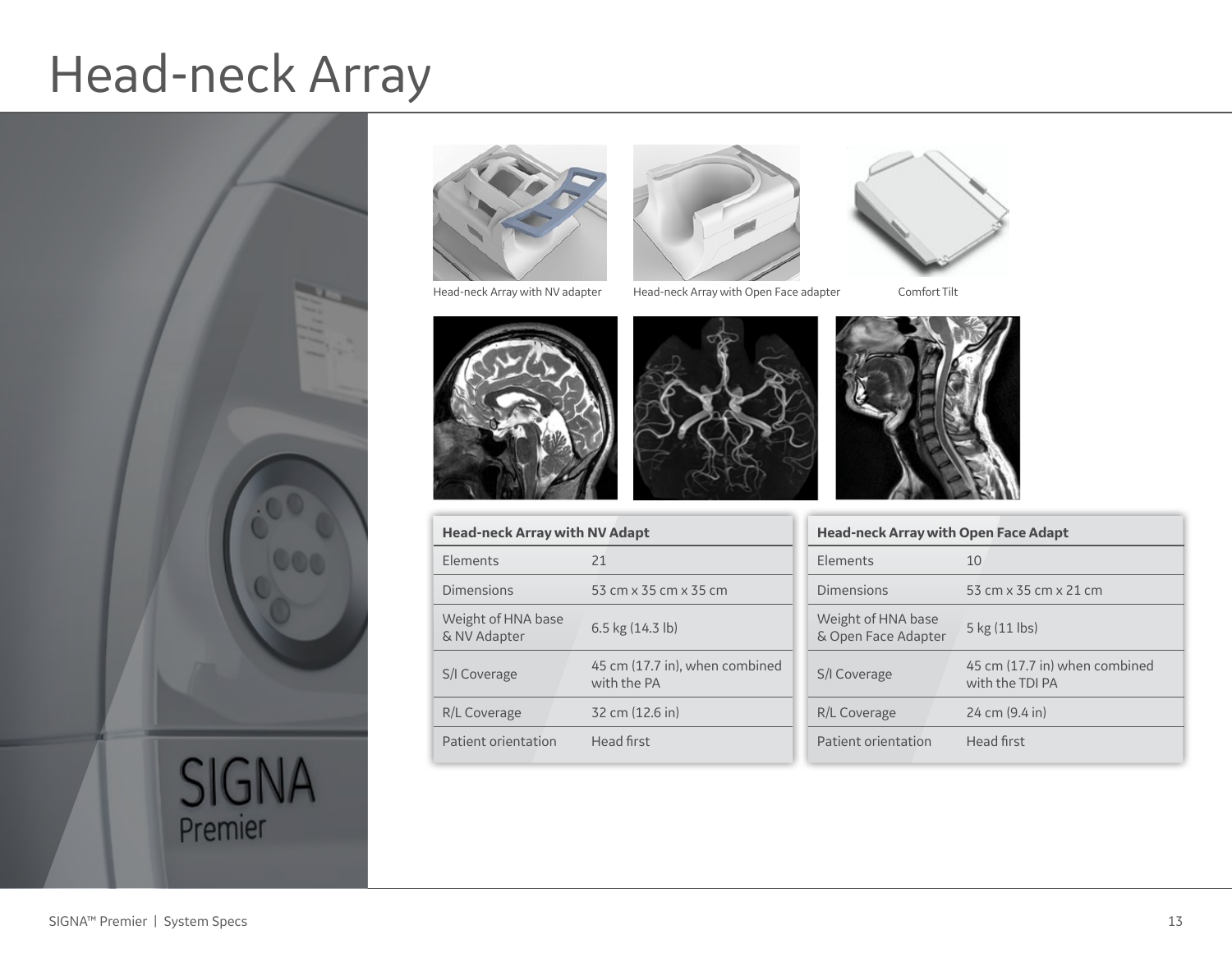## TDI Spine Posterior Array



#### **TDI Spine Posterior Array**

The TDI Spine Posterior Array (PA) is a 32 channel array that is embedded in the patient table. It includes the Digital Micro Switch technology which enables it to achieve ultrafast coil switching for "zero-TE" imaging capabilities and further expansion of SilentScan.

The TDI PA is indicated for use for spine, pelvis, hips, prostate, abdominal, cardiac, lower extremities, blood vessels, long bone, and whole body imaging. It has also been designed to become transparent when additional surface coils are placed directly on top of the table.

| <b>TDI Spine Posterior Array specifications</b> |                            |  |
|-------------------------------------------------|----------------------------|--|
| Elements                                        | 32                         |  |
| R/L Coverage                                    | 48.6 cm (19.1 in)          |  |
| S/I Coverage                                    | 113 cm $(44.4 \text{ in})$ |  |
|                                                 |                            |  |

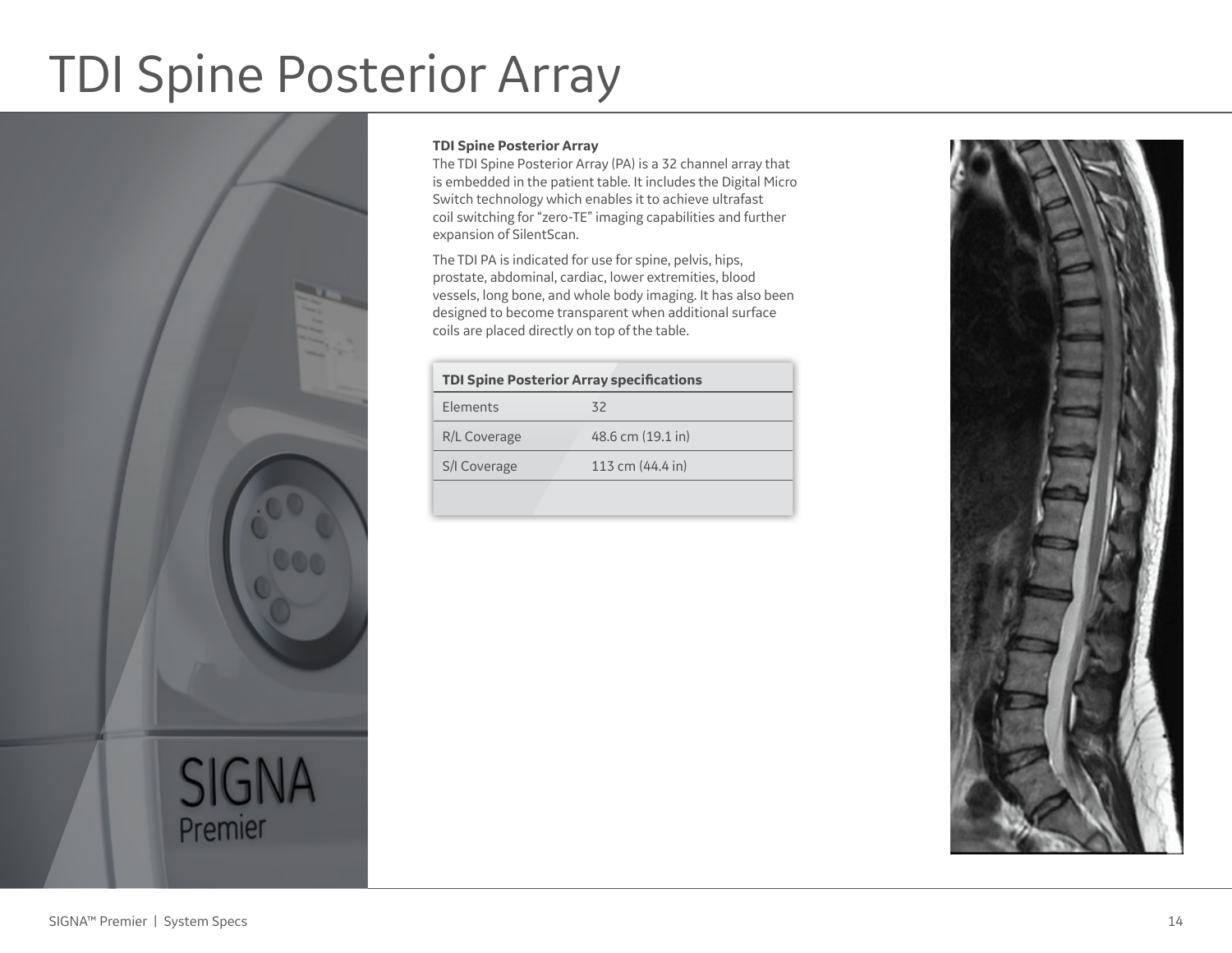## TDI Body Anterior Array



#### **TDI Body Anterior Array**

The TDI Body Anterior Array (AA) is a 16ch array coil that can be combined with the TDI Spine Posterior Array for pelvis, hips, prostate, abdominal, cardiac, lower extremities, blood vessels, long bone, and whole body imaging. The coil can be combined with an optional second Anterior Array for whole body or peripheral vascular imaging.



| <b>TDI Body Anterior Array Specifications</b> |                                                                   |
|-----------------------------------------------|-------------------------------------------------------------------|
| Elements                                      | 16                                                                |
| Dimensions                                    | 55.6 cm x 67.4 cm x 3.3 cm                                        |
| Weight                                        | 2.8 kg (6.16 lb) resting on patient<br>3.9 kg (8.6 lb) with cable |
| S/I Coverage                                  | 54 cm (21.3 in)                                                   |
| R/L Coverage                                  | Full 50 cm (19.7 in) FOV of the system                            |
| Patient orientation                           | Head-first or feet-first                                          |







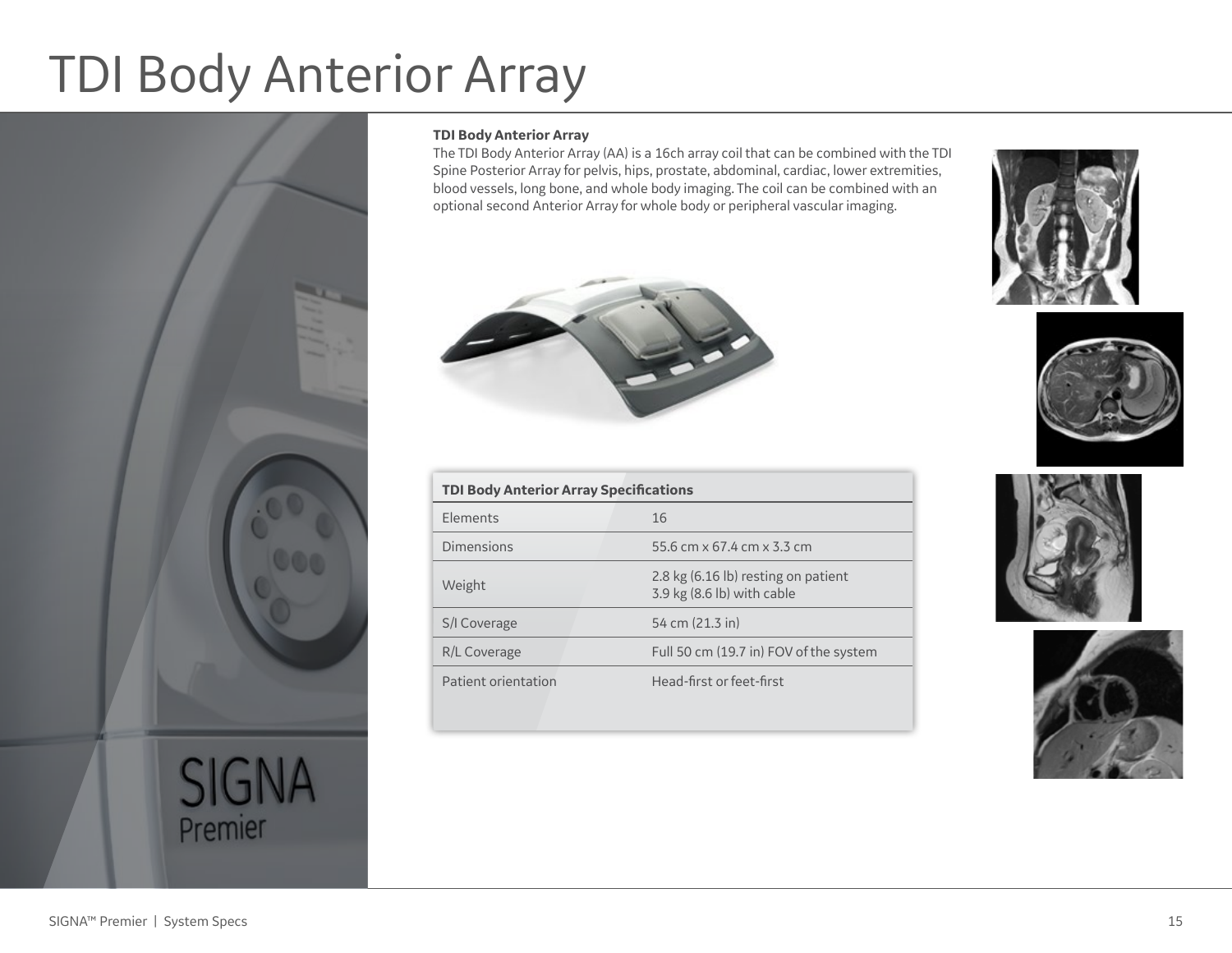## 16 channel Flex Coils



The GEM Flex Suite is a versatile set of high density 16ch coils designed to give high quality images in a wide range of applications. The high degree of flexibility is particularly advantageous when imaging patients that do not fit the constraints of rigid coils, improving the patient and technologist experience, and enabling most exams to be completed with the same level of image quality expected from dedicated coils. The coils are available in small, medium, and large. The full Flex Suite is intended to cover a broad range of musculoskeletal applications, including upper and lower extremities of the hand, wrist, elbow, shoulder, knee, ankle, and foot.





Knee and foot ankle positioner









| <b>GEM Flex Specifications</b> |                                                          |                      |                 |                   |
|--------------------------------|----------------------------------------------------------|----------------------|-----------------|-------------------|
| Coil                           | Dimensions ( $W \times L \times H$ )                     | <b>Wrap Diameter</b> | <b>Elements</b> | Weight            |
| <b>GEM Flex Large</b>          | $23 \text{ cm} \times 71 \text{ cm} \times 5 \text{ cm}$ | 15.5 cm $-$ 21.5 cm  | 16              | $1.2$ kg          |
| <b>GEM Flex Medium</b>         | $23 \text{ cm} \times 57 \text{ cm} \times 4 \text{ cm}$ | 11.5 cm $-$ 15.5 cm  | 16              | 0.9 <sub>kg</sub> |
| <b>GEM Flex Small</b>          | $23 \text{ cm} \times 44 \text{ cm} \times 4 \text{ cm}$ | $9 cm - 12.5 cm$     | 16              | 0.9 <sub>kg</sub> |

Optional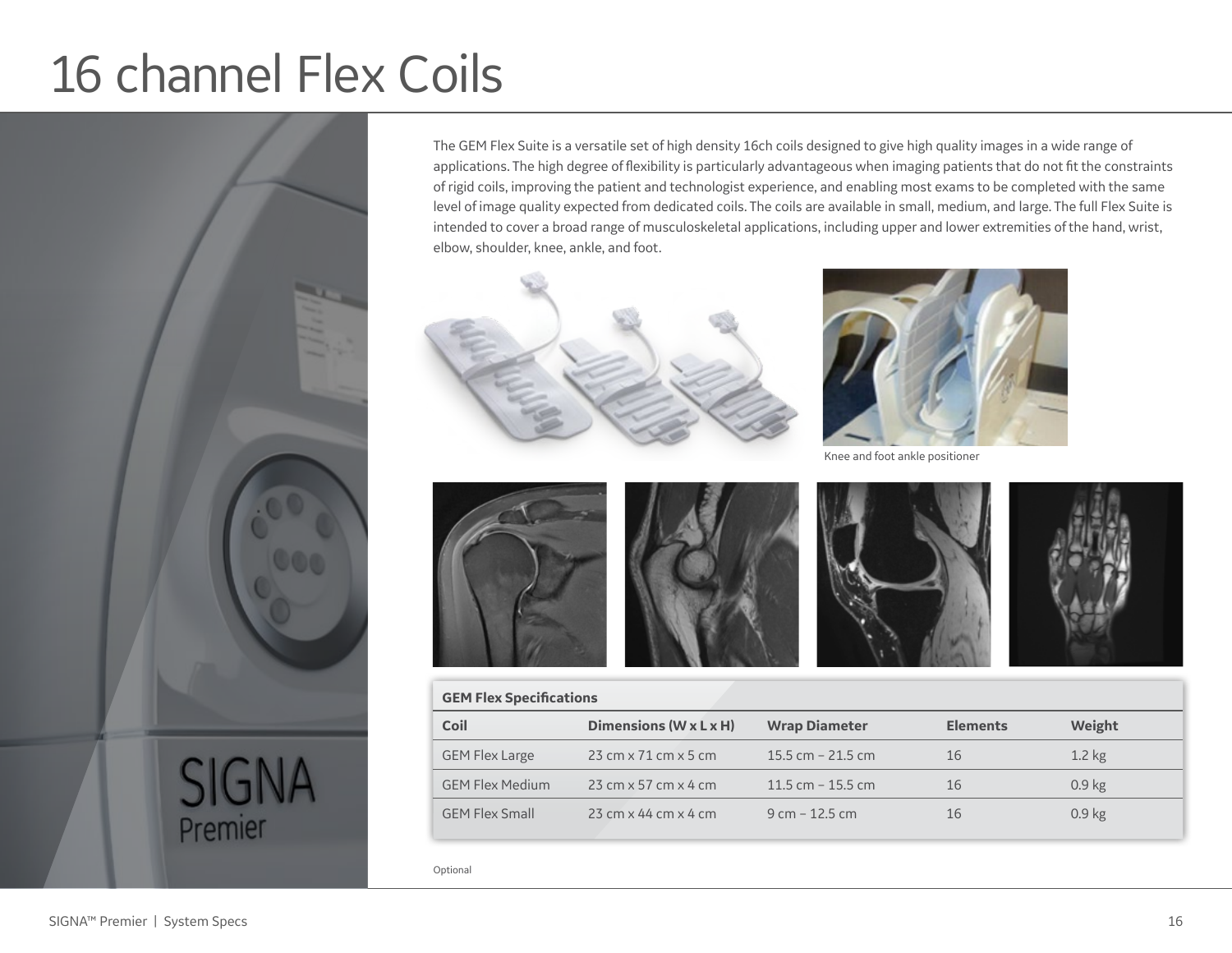## SIGNA<sup>™</sup> Flow



SIGNA™Flow is designed to standardize and accelerate workflows for patient setup, exam prescription, scanning and post-processing. SIGNA™Flow can begin before the patient enters the magnet room and exams can be completed within a few mouse clicks – delivering quality and consistency for all patients and from all technologists. At the same time, SIGNA™ Flow maintains the flexibility needed to rapidly adapt and optimize exams for patient specific situations.

### Exam Setup

| <b>Think</b><br><b>Class</b> | ---<br>. .                                                                                     | _ | --<br>_ |
|------------------------------|------------------------------------------------------------------------------------------------|---|---------|
|                              | -                                                                                              |   |         |
|                              | _____                                                                                          |   |         |
|                              | of all times hopes<br><b>IN BATMARKANE</b><br><b>IS ILE ROAD BOAT</b>                          |   |         |
|                              | <b>CA TA FAIR FRAME READS</b><br>as in controllers.                                            |   |         |
|                              | the time doesn't know.<br>THE R. P. LEWIS CO., LANSING MICH.<br>THE R. P. LEWIS CO., LANSING   |   |         |
|                              | to this does them.<br>THE PAID POINT OF                                                        |   |         |
|                              | and the time of the process of<br>12 IS & Break Stop Sea<br>to A in Auto Associate             |   |         |
|                              | or 14.04 dogs based<br>12 A.M. Bob: Entertrierier Major                                        |   |         |
|                              | <b>LETTRICHER</b><br>the Child Ave. Next and pro-<br><b>THE R. P. LEWIS CO., LANSING MICH.</b> |   |         |
|                              | <b>CLANSING</b><br>12 IS IN THE 275 WAY                                                        |   |         |
|                              |                                                                                                |   |         |
|                              | <b><i><u>Programmation</u></i></b>                                                             |   |         |
|                              | <b>HARABAS</b>                                                                                 |   |         |
|                              | <b><i><u>Contract Charles Link</u></i></b><br><b>Lease Line</b>                                |   |         |

### Modality Worklist

#### **Automated and standardized rapid set up**

- Allows the MR protocol to be selected and linked to the patient record in advance of the patient's arrival
- For sites with full DICOM connectivity, select the patient from the Modality Worklist, start a new session and view the relevant exam details on the in-room operator console
- Add critical patient information such as allergies, pre-medication, pregnancy status and history

| __<br>--<br>۰<br>                                          | -                                                      | ___<br>_____                                                                                                                                                                                                                                                                                             |                                |
|------------------------------------------------------------|--------------------------------------------------------|----------------------------------------------------------------------------------------------------------------------------------------------------------------------------------------------------------------------------------------------------------------------------------------------------------|--------------------------------|
| -<br>-<br><b>WANTED STATES</b><br>where you<br>.<br>œ<br>٠ | 114<br>×                                               | work has been                                                                                                                                                                                                                                                                                            |                                |
| --<br>_<br>_<br>٠<br>-<br>n                                | -<br>-<br>__                                           | ----<br><b>But the Art of Concern and States</b><br><u>The property of the contract of the contract of the contract of the contract of the contract of the contract of the contract of the contract of the contract of the contract of the contract of the contract of the contract </u><br>_____<br>. . | and the state of the local     |
| _<br>. .<br>--<br>--<br>--                                 | ---<br>-<br>-<br>_<br>-<br>-<br>-<br>-                 | --<br>.<br>---                                                                                                                                                                                                                                                                                           |                                |
| ----<br>. .<br><b>STATE</b>                                | -<br>_<br>_<br>_<br>---<br>_<br>the state does closed. | -                                                                                                                                                                                                                                                                                                        |                                |
| ____                                                       | _<br>--<br>٠                                           |                                                                                                                                                                                                                                                                                                          | <b>MAY 24</b><br>$\frac{1}{2}$ |

### Protocol Tools

#### **Search, select and one click to share**

- Protocol Libraries: GE Optimized (preloaded protocols) and Site Authored (customized and saved)
- Protocols can be saved based on patient demographics, anatomy, scan type, or identification number for rapid search
- Commonly used protocols can be flagged for quick selection from the modality worklist
- One-click to share protoCopy enables a complete exam protocol to be shared with the click of a mouse and provides a process for managing protocols across multiple systems as well as saving protocols for back up
- Step-by-step protocol notes guide the user through the entire clinical routine procedure via expert inputs, can be edited by the user for site specific instructions
- Step-by-step video guides provide simplified video instructions on-console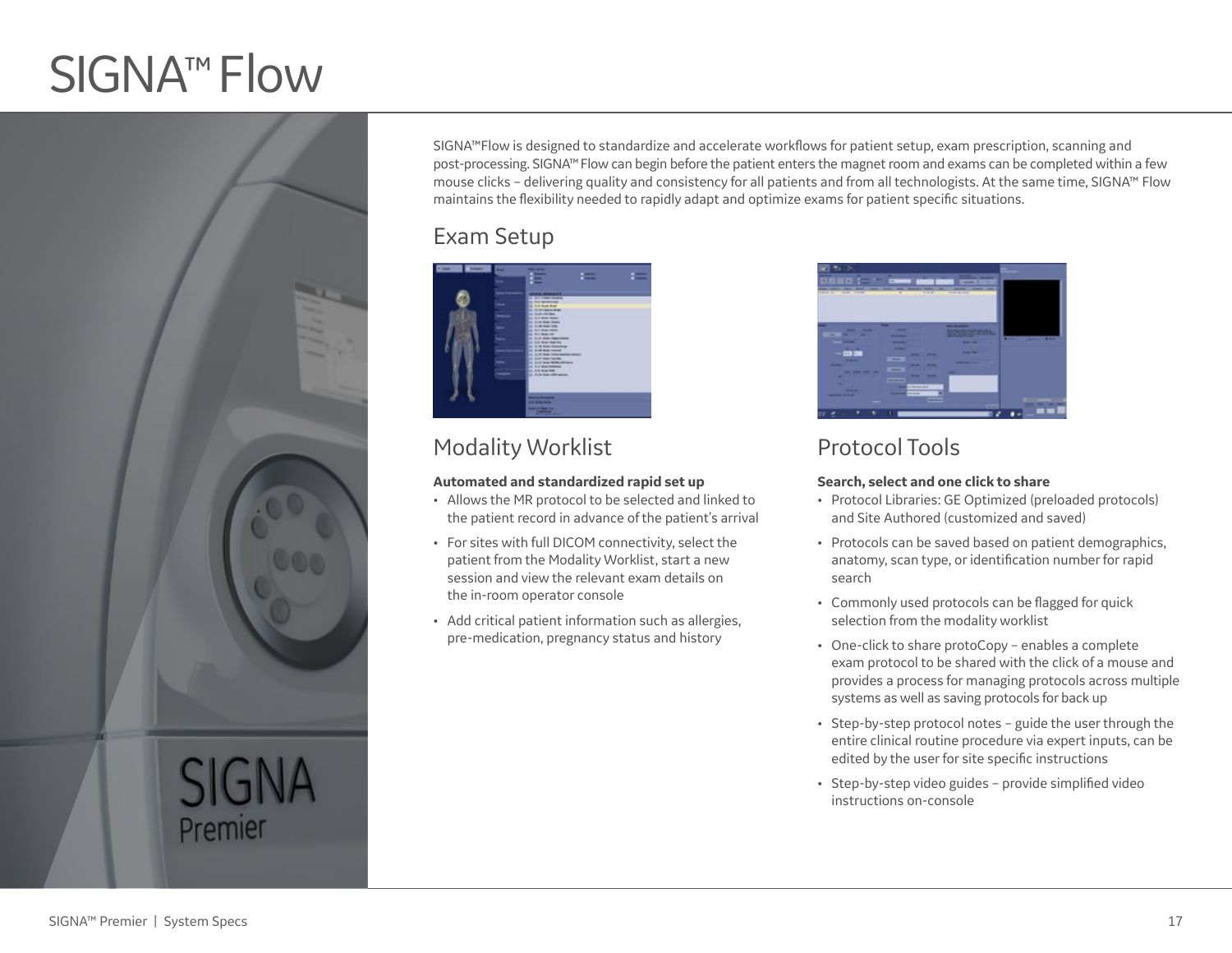## Reconstruction Engine & Host Computer



| <b>Reconstruction System Gen6</b>  |                                    |
|------------------------------------|------------------------------------|
|                                    | <b>ADVANCED</b>                    |
| Operating system                   | Scientific Linux                   |
| Processor                          | Intel® Xeon® E5-2967 (2 x 14 core) |
| Clock rate                         | $2.6$ GHz                          |
| Memory                             | $\geq$ 192 GB                      |
| Network                            | $10$ GbE                           |
| Hard disk storage                  | 3 x 400 GB SSD                     |
| 2D FFT/second (256 x 256 full FOV) | 75,000 2D FFTs/second              |

| <b>Host Computer</b> |                                             |
|----------------------|---------------------------------------------|
| Operating system     | Scientific Linux (RT)                       |
| Processor            | Intel® Xeon® E5-1620 v3 (4 core, 8 threads) |
| Clock rate           | $3.5$ GHz                                   |
| Memory               | $\geq$ 32 GB                                |
| Network              | Gigabit (10/100/1000) Ethernet              |
| Hard disk storage    | 1024 GB SSD                                 |
| Graphics subsytem    | PCI-Express x16 2GB Single DVI-I 3D         |
| Media drives         | CD/DVD drive                                |
| Cabinets             | Single, tower configuration                 |

#### **Orchestra Reconstruction Platform**

Orchestra is a high performance computing software library toolbox that enables new possibilities for integration of advanced reconstruction elements. Delivering enhanced productivity gains by increased image reconstruction speed and minimizing workflow disruptions. A powerful platform not only built to support the most demanding application such as HyperSense, but also to provide our collaborators with easy access to the product reconstruction algorithms.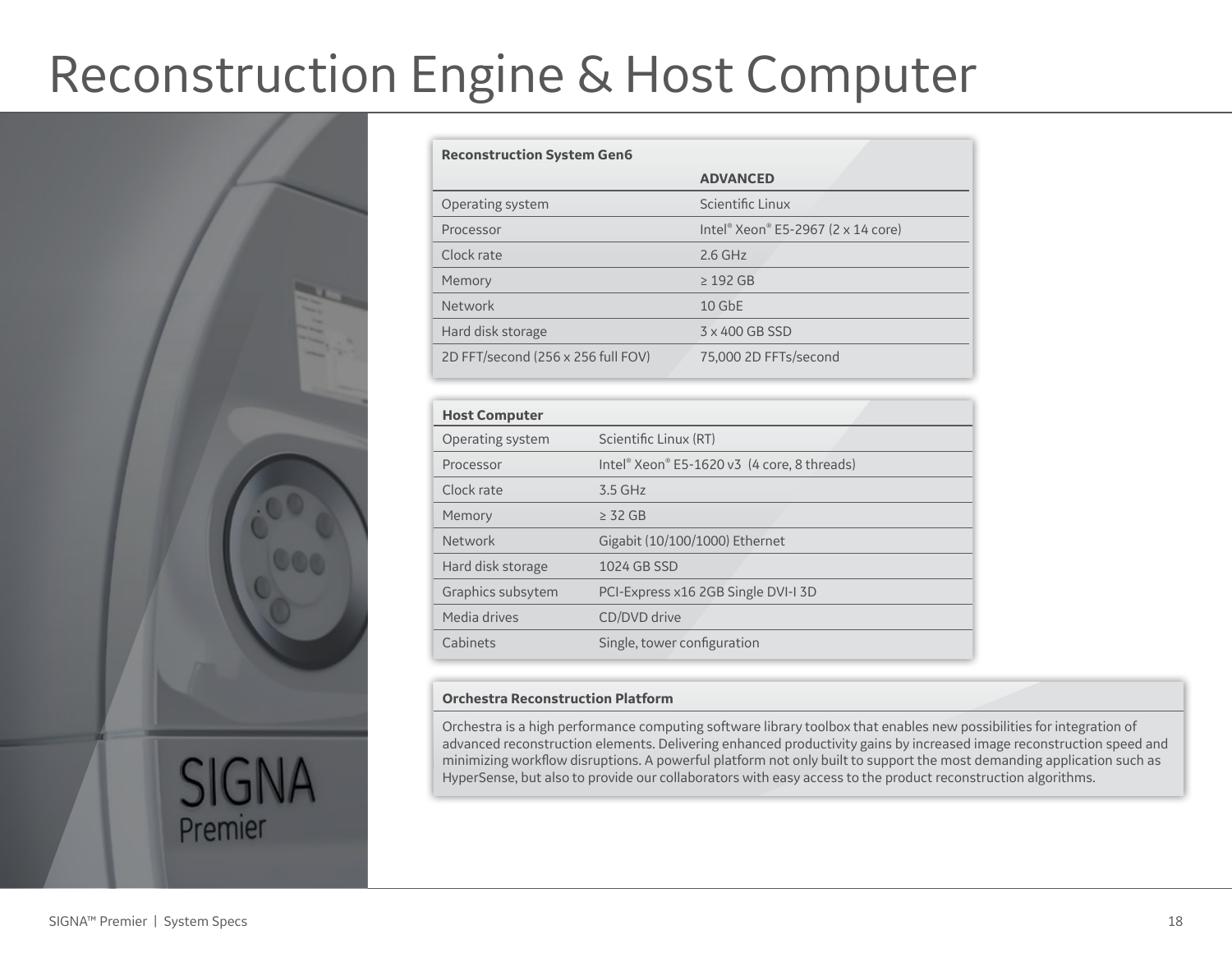## In-line Processing & In-line Viewing



### In-line Processing

#### **Automated post-processing**

- Automated post-processing of specific applications
- Automatic opening and loading to advanced visualization tools when appropriate
- Automated in-line processing can be stored within the protocol

| <b>3D ASL series</b>                 | Automatic compute and save |
|--------------------------------------|----------------------------|
| Diffusion Weighted series            | Automatic compute and save |
| Diffusion tensor series              | Automatic compute and save |
| eDWI series                          | Automatic compute and save |
| Image filtering: A-E, SCIC, deFINE   | Automatic compute and save |
| Maximum/Minimum Intensity Projection | Automatic compute and save |
| Reformat to orthogonal plane         | Automatic compute and save |
| T2 map for cartilage evaluation      | Automatic compute and save |
| 3D Volume Viewer                     | Automatic load             |
| <b>BrainStat</b>                     | Automatic load             |
| FiberTrak                            | Automatic load             |
| Image Fusion                         | Automatic load             |
| Interactive Vascular Imaging         | Automatic load             |
| Pasting                              | Automatic load             |
|                                      |                            |

### In-line Viewing

#### **Enhanced Visualization**

In-line viewing allows the user to seamlessly and conveniently view, compare, and analyze images (during scan progress). The user simply selects the series, or multiple series, to view from the workflow manager, and the images are displayed along with the image display tools.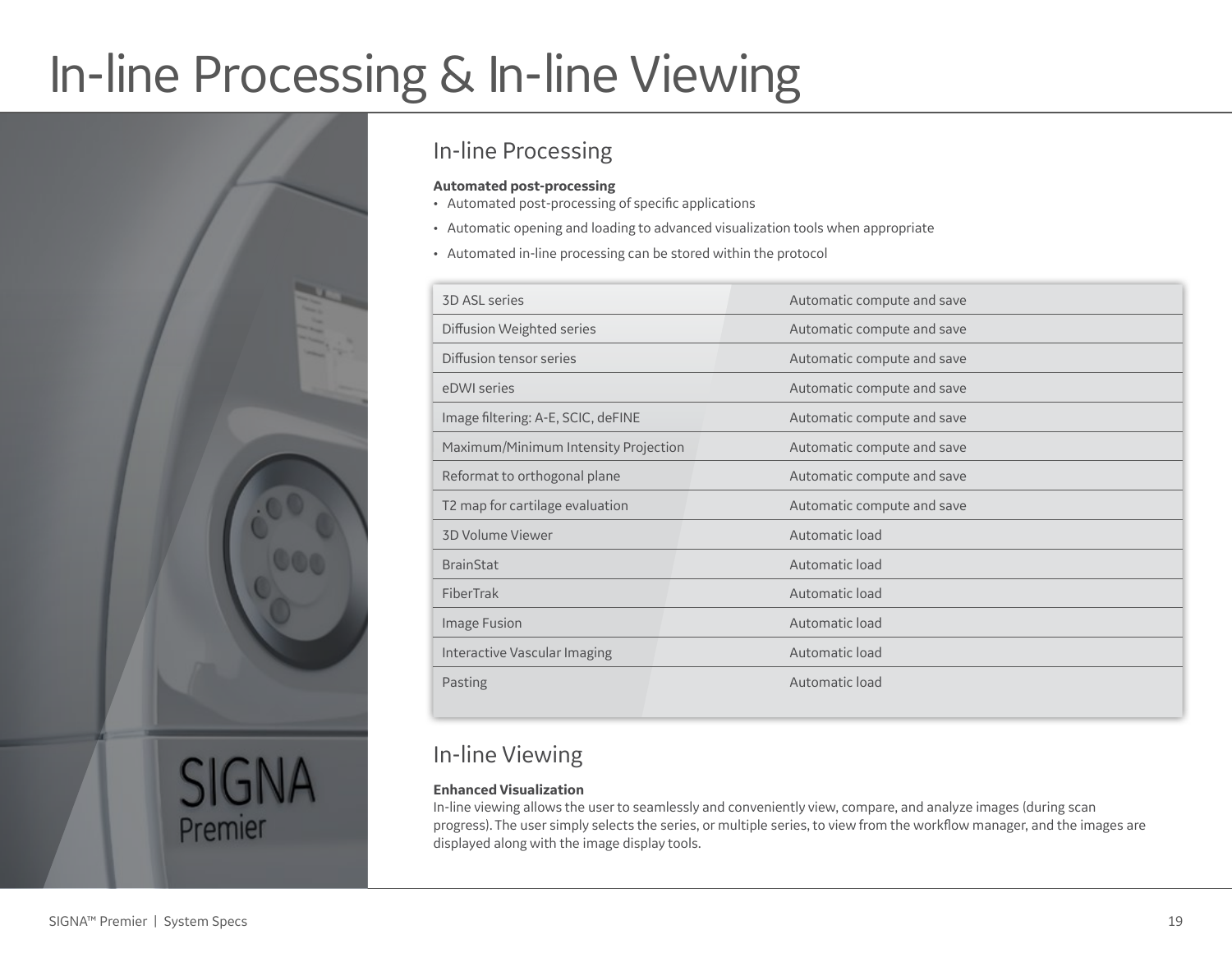## Siting



### Siting and Other Specifications

| <b>Typical Room Layouts</b> |                                        |
|-----------------------------|----------------------------------------|
|                             | System configuration minimum values    |
| Magnet Room                 | 21.2 sq.m (228.3 sq ft)                |
| Minimum Ceiling Height      | 2.5 m (8 ft 2.4 in) min ceiling height |
| Equipment Room              | 7.8 sq m (84.3 sq ft)                  |
| Control Room                | 3.2 sq m $(34.4 \text{ sq ft})$        |

| <b>Fringe Field</b>  |                  |                  |
|----------------------|------------------|------------------|
|                      | Axial            | Radial           |
| $0.5$ mT $(5$ Gauss) | 5.2 <sub>m</sub> | 2.8 <sub>m</sub> |
| $0.1$ mT (1 Gauss)   | 7.8 <sub>m</sub> | 4.8 <sub>m</sub> |

| <b>Altitude Requirements</b> |                     |
|------------------------------|---------------------|
| Upper limit                  | $2600 \,\mathrm{m}$ |
| Lower limit                  | $-30m$              |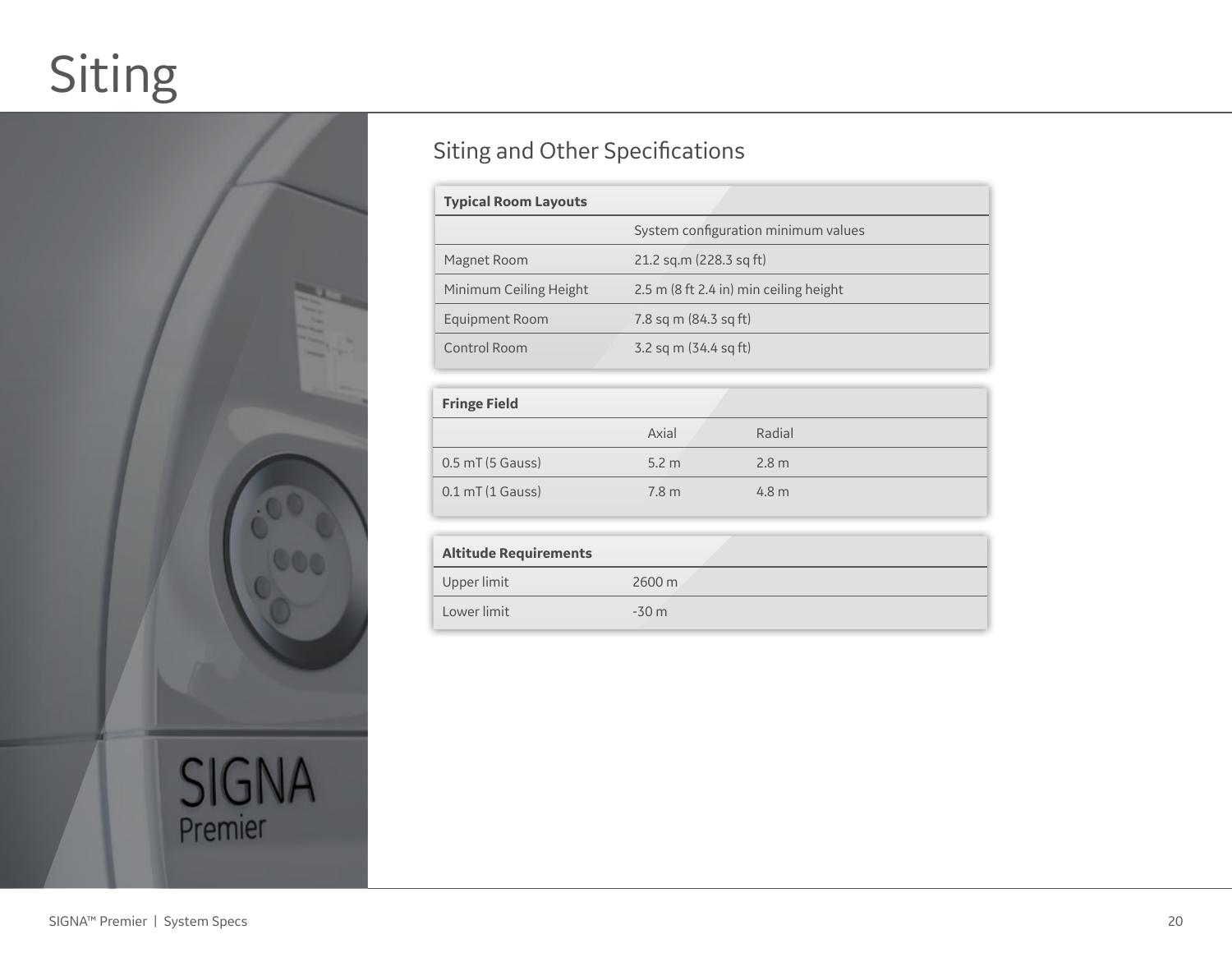## Siting (continued)



### Siting and Other Specifications

#### **Power Consumption**

Power consumption depends on actual usage. They exclude consumption by the shield cooler compressor (9 kVA). The following values are approximate:

| Standby (no scan)                             | $<$ 17 kVA |
|-----------------------------------------------|------------|
| Maximum continuous sustained power (> 5 secs) | 181 kVA    |
| Peak instantaneous power (< 5 secs)           | 349 kVA    |

#### **RF Shielding**

100 db. for 10 - 100 MHz plane wave

| <b>Workspace Monitor Positions</b>                       |                        |  |  |
|----------------------------------------------------------|------------------------|--|--|
|                                                          | Maximum field strength |  |  |
| LCD flat panel monitor                                   | 5 mT (50 Gauss)        |  |  |
| <b>Water Requirements</b>                                |                        |  |  |
| Maximum heat removal to customer-supplied water<br>94 kW |                        |  |  |

Water flow 114 liters/min (30 gpm) minimum at a maximum temperature of 15 degrees C